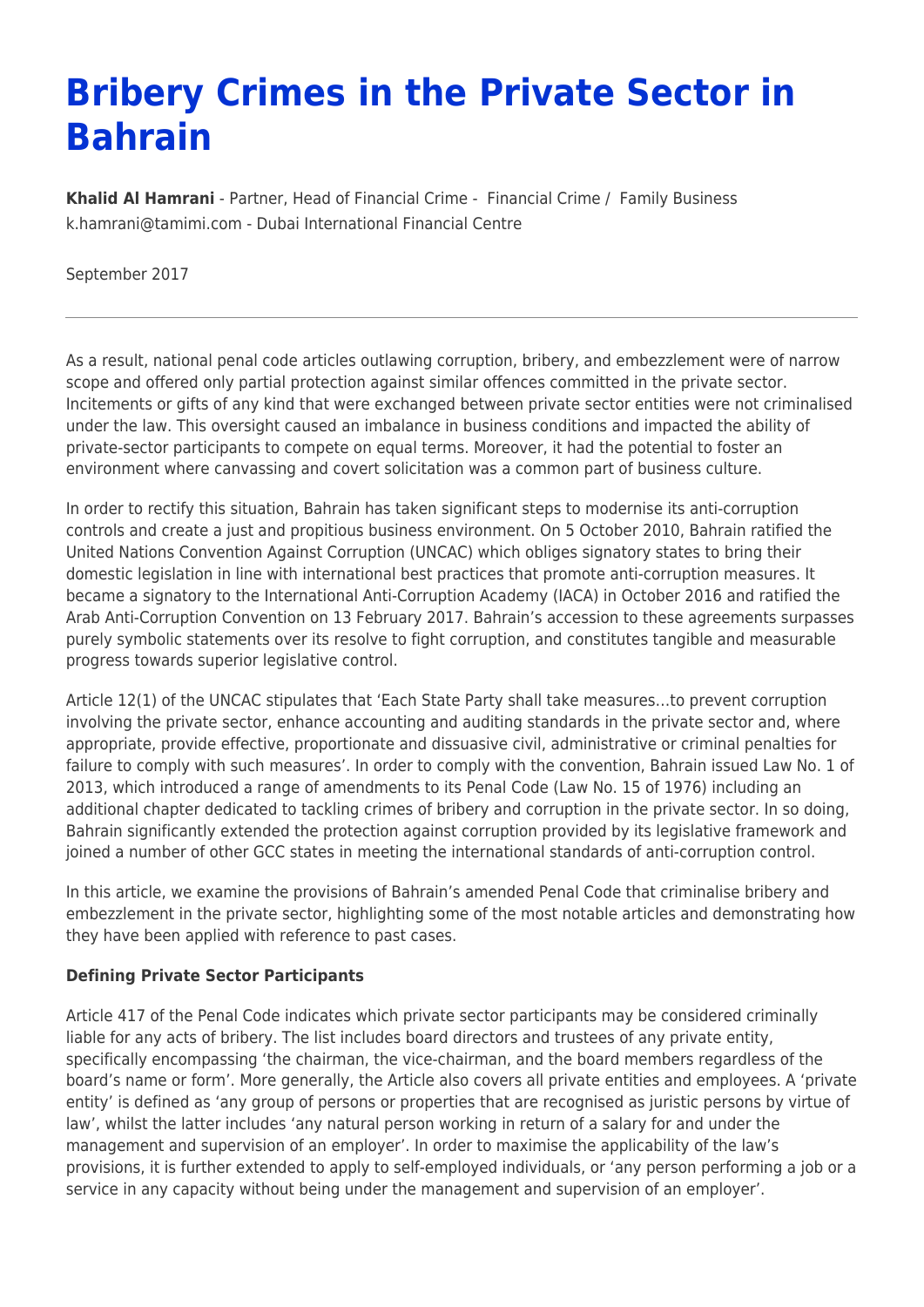#### **Crimes of Bribery in the Private Sector**

Article 418 of the Penal Code provides the basis for tackling the root form of bribery crimes in the private sector, criminalising conduct that involves 'any solicitation of a bribe by a board director or employee within a private entity'. The bribe must have been solicited in order to commit or omit an act in violation of the offender's duties, harming the interests of the employer or private entity. For instance, an offender might request a bribe in exchange for awarding a certain contract to a private entity, or promising not to terminate a contract already held by that entity. There is no mental requirement under Article 418, meaning that a person is liable under the Article regardless of whether the offender intended to commit or omit the promised act, and sets a punishment of imprisonment for a period of up to ten years.

The Court of Cassation has taken a 'zero tolerance' approach to this issue. For example, in one instance an employee of a company filed a labour case against his employer following summary dismissal. In its defence, the company stated that the employee requested a luxury pen from one of the company's clients, thus providing grounds for the company to dismiss him. The employee did not deny this fact, but claimed that he paid the pen's price to the donor and said that if it were a serious offence, the company should have reported this incident to the authorities. Nevertheless, the Court of Cassation upheld the company's decision despite its failure to report the incident on the basis of breach of trust. The Court upheld the decision to dismiss the employee as a consequence of his alleged receipt of a bride.

Article 419 creates an alternative type of bribery offence whereby an employee or a director can be subject to imprisonment for a period of up to ten years 'if a bribe is solicited or received after the commission or omission of the act' for which the benefit is demanded or paid. The difference between the offences criminalised by Articles 418 and 419 is the timing of the bribe. One criminalises seeking a bribe before the act or omission, and the other after the incident.

A different form of bribery takes place if a director or employee solicits or receives a bribe in order to commit or omit an act which is not part of that person's work functions or remit, but one that the offender alleges he is able to perform. An offence is committed whether or not the offender wrongfully believes he is capable of conducting the promised act; his actual authority has no bearing on establishing the crime. Article 420 of the Penal Code stipulates a punishment of imprisonment for up to ten years for such an act.

Whereas the previously mentioned articles deal with a director or employee taking or asking for a bribe, Article 421 criminalises acts of bribery on the part of person giving or offering the bribe. Any person offering a bribe to a board director or employee, in order to incentivise the same to commit or omit an act in violation of their duties or position or harming the employer, is liable for a sentence of imprisonment of up to three years.

### **Are Gifts Considered Bribes?**

Bahrain's anti-bribery provisions give due consideration to the accused's intent. Consequently, a gift may only be considered a bribe if it is intended as such and there is direct or indirect evidence of such criminal intent. A number of factors are relevant when assessing whether the necessary evidence is present, including but not limited to: the value of the gift or hospitality, the timing of a gift (its proximity to a decision that is being made by the recipient or which the recipient has the ability to influence), and the ability of the recipient to affect the giver's position vis-à-vis winning or retaining business.

### **Additional Penalties**

According to Article 423 of the Penal Code, in addition to the applicable penalties as described above, the court shall also confiscate the bribe from the receiver. The court, at its discretion, may impose a fine of not less than BHD 500 and not exceeding BHD 10,000 in addition to the applicable criminal penalties.

### **Leeway to Offenders**